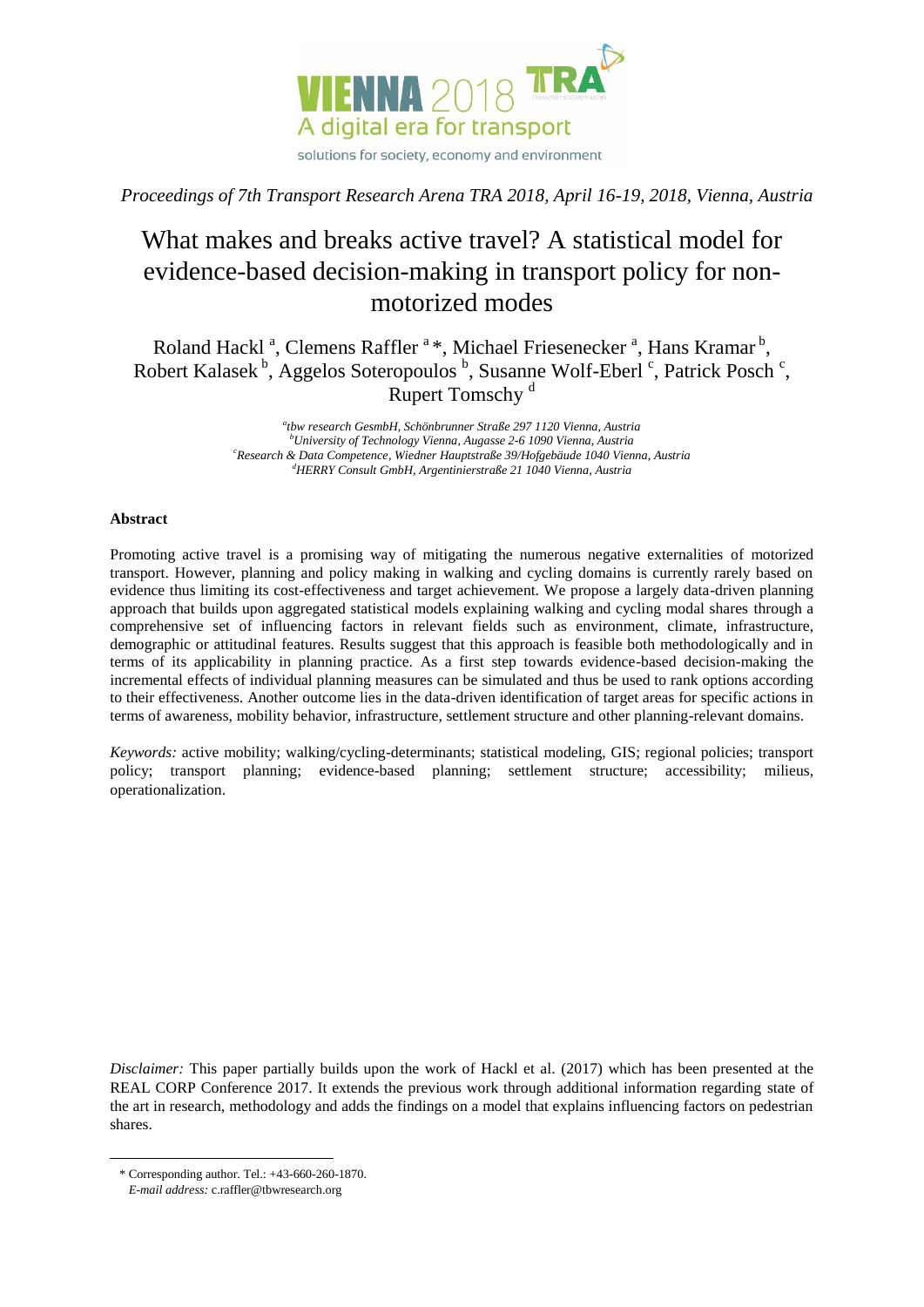# **1. Introduction**

 $\overline{a}$ 

## *1.1. Active mobility planning in Austria – a story of great plans and small steps*

Increasing the share of active modes which are widely defined as consisting of walking and cycling has been an agenda for transport-related policies ever since the beginning of mass motorization. Problems that arise from the negative external effects generated along the development path of today's transport system (Merki 2008) present themselves as air-, noise and other environmental pollution, negative health effects and high accident rates as well as specific urban challenges pertaining to a lack of space (Perschon 2012). The numerous downsides of motorized traffic have been often discussed, see Buchwald, et al. (1993), Banister (2008), Knoflacher (2013) or Cervero (2013), and highlight the importance of a change in transport planning paradigms.

In quantitative terms these challenges become apparent when looking at the Austrian mobility surveys. Comparing 2013/2014 'Österreich Unterwegs' (BMVIT 2016) total shares in motorized traffic with the preceding survey in 1995 reveals that private car shares (as a driver and co-driver) increased by 6.6%. During this 21 year period, this amounts to 57.1% of total motorized traffic whereas pedestrian traffic shares dropped substantially from 26.9% to 17.4%. Cycling, featuring the lowest shares with 5.3% and 6.5% more or less stagnated<sup>1</sup>.

In order to address the negative external effects described above, a number of policy papers with respect to active travel have been drafted in Austria: The masterplans for cycling (BMLFUW 2011; BMLFUW 2015b) aimed at boosting bicycle shares to 10% in 2015 and 13% until 2025. In contrast to those quantitative goals, the current pedestrian masterplan (BMLFUW 2015a) features no target pedestrian share. Instead its focus lies on proposing actions to prioritize pedestrian needs in newly planned settlements, awareness raising, etc. It is important to note that on both, national and federal levels, there is a general policy-emphasis on bicycle traffic. Both plans don't bear legal obligations for local planning agencies to enhance walking or cycling quality. A recent momentum regarding political commitment to walking originates from the international Charta for walking (walk21 2017). While it is popular amongst local decision makers to commit themselves to the improvement of walkability in cities and villages, there is yet no quantitative evidence that this actually results in increased pedestrian shares (rather, pedestrian share dropped significantly in the last two decades). Nonetheless some federal plans set even higher goals such as increasing active modal shares to 40% by 2035 in Carinthia (Carinthian government 2016).

On top of that, the decentralized structure of the Austrian planning system somewhat impedes coordinated actions of the federal strategies and funding programs. Since most of the legal competence for infrastructure planning is in the hands of the 2100 Austrian municipalities, planners face rather heterogeneous local premises. The main problem to be addressed is "that investments in cycling promotion are currently not always put into action where they may be most expedient, but there, where local political will is the highest" (Raffler et al. 2016) which is even more true for walking. Hence planners are confronted with increasingly difficult frame conditions: to achieve the best outcome in terms of increasing pedestrian and cycling shares, i.e. modal shift effects while at the same time being quite limited financially. This is reflected looking at the federal state of Upper-Austria and comparing planning actions (measured as number of cycling projects funded by the Austrian federal ministry of environment – BMLFUW – *klimaaktiv*) and respective cycling shares at municipality level: By looking at Figure 1 it becomes clear that current agenda setting and investment into cycling promoting measures does not reflect actual performance in terms of cycling shares. In addition to the different levels of political commitment, the weak relationship shows that the simple rationale of investing into any projects in order to boost non-motorized modal shares does not duly account for the complexity behind active mode choice and its driving forces.

In a nutshell, a general lack of knowledge about cause and effect patterns between active modes and their drivers in the respective contexts of user groups and local settings is currently impeding agenda setting and planning actions aiming at creating a substantial modal shift towards active travel. Hence, our work focuses on investigating the quantitative relationships between active modes and their respective determinants in a holistic manner.

<sup>&</sup>lt;sup>1</sup> For comparability those figures refer to workdays in Autumn. The 2013/14 values for an average day of the week amount to 60,5% (motorized transport), 17,8% (walking) and 6,4% (cycling), respectively.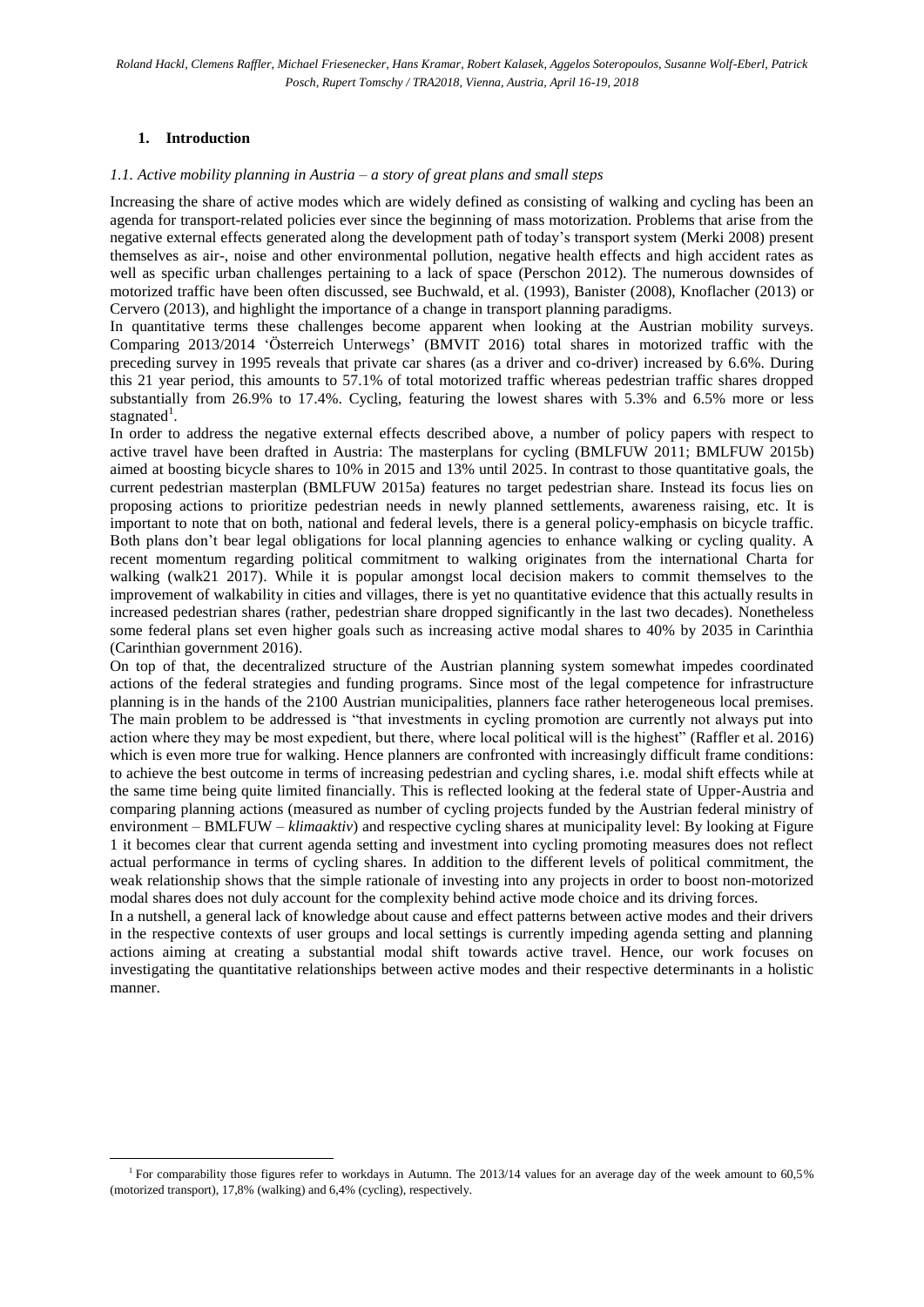

Fig. 1 Comparison between the number of number of klimaaktiv projects for the promotion of cycling shares (2012)

#### *1.2. Research as evidence based-role models: Concepts, methods and their application*

International research on active mobility planning includes a broad spectrum of papers aiming at remedying the above planning problems by suggesting decision support to planners and political stakeholders. This is led by the concept of evidence-based planning as the main rationale for planners and policy makers (Faludi 2006). This approach originates from Western-European planning culture (Davoudi 2006) and can be found in papers from the UK and the Benelux-States. The paradigm is to better understand the factors that influence the respective mode-choice which then can be used as scientific evidence in the planning process. This is particularly true for research in the cycling domain and was best reflected by Heinen et al. (2010): *"In order to be able to develop sound policies that encourage cycling, it is essential to understand what determines bicycle use."* The main rationale behind investigating the determining factors of active travel is to reveal the relevant mechanisms planners may need to address in order to positively influence the development of active modal shares (e.g. changes in infrastructures, accessibility, network topology, social structures, etc.) (Parkin et al. 2007b). Another key advantage of a solid evidence base on active mobility is that funding activities can be focused on where they will provide the biggest return in terms of modal split increases, hence tackling the problem of uncoordinated (or even ineffective) initiatives (Raffler 2016). Similarly to the Austrian planning culture, an emphasis on cyclingrelated research can be observed at the international level. Papers on pedestrian traffic do not focus on planning support, rather they tend to have a health science perspective (eg. Leslie et al. 2005; Cerin et al. 2009; Verhoeven et al. 2016). Hence they do not explicitly propose results that are designed for the use in active planning processes; nevertheless they have an indirect implication for planning activities.

From a methodological point of view, influencing factors can generally be identified by performing simple, mono-causal correlational analyses or by setting up more sophisticated models using regression techniques. There are two main approaches (Aoun et al. 2015; Parkin et al. 2007a):

 *Aggregated models* estimate walking or cycling modal shares from census or survey data at the administrative level of municipalities or origin-destination flows. Those models don't reflect individual behavior but investigate the impact of a local administrative area's properties (eg. infrastructural, socioeconomic, etc.) on active mode shares. Most approaches achieve this by estimating the impact of the respective municipal configurations applying slightly adapted OLS regression techniques as shown by Rietveld, Daniel (2004) (2004), Parkin et al. (2007b), Vandenbulcke et al. (2008), Pucher, Buehler (2006) and Cerin et al. (2009). Due to the aggregated perspective, those models are sometimes used in strategic planning contexts.

 The second approach comprises *disaggregate models* which reflects the probability of choice to participate in active mobility at the individual level. The individual's preferences to walk or cycle are obtained by the collection of data on stated- or revealed individual preference. For statistical modeling, mostly binary logistic regression approaches are used. The practical application of these models is to explore and identify individual properties (e.g. socioeconomic status) that influence active mode choice and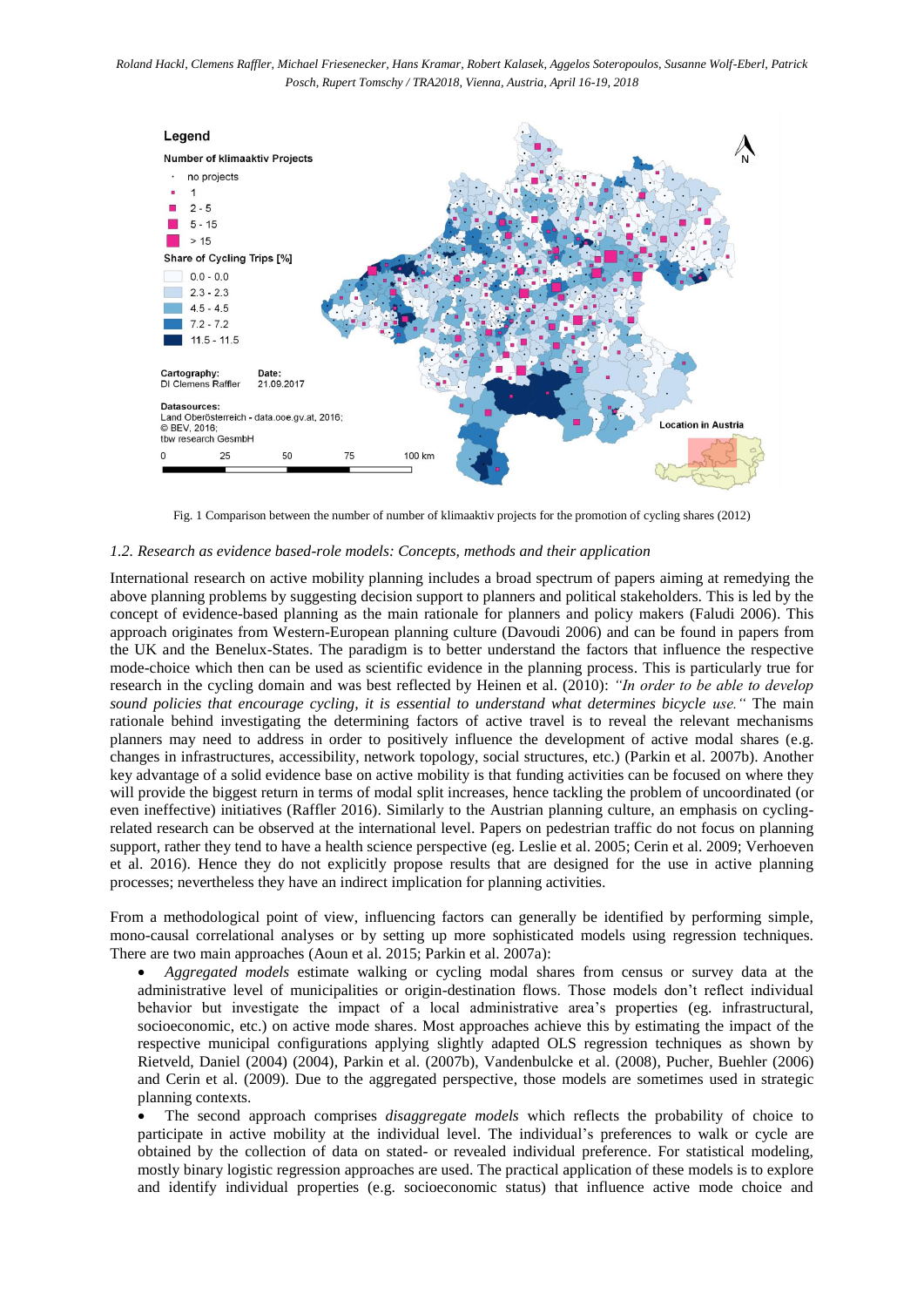therefore encourage active mobility promotion among specific groups – important information for the field of health. Many studies investigating into walking follow this methodology and assess the influence of objective walkability measures, socioeconomic- (Cerin et al. 2009) or psychological influences (Verhoeven et al. 2016). For examples regarding cycling, see Wardman et al. (2007) or Heinen et al. (2013).

Looking at past research activities on determinants of walking<sup>2</sup> it has to be emphasized that none of those analyses investigating walking featured an aggregated model of walking modal shares. Rather, most findings are based on disaggregated modeling approaches. They showcase negative relationships between frequency to walk and owning a car as well as between walking frequency and high traffic load (Cerin et al. 2009). In contrast to that, increasing the walking awareness, environmental aesthetics (eg. especially greenery), better public transport and higher urban density revealed positive influences on walking (Cerin et al. 2009; Verhoeven et al. 2016).

Besides the purely scientific development of data-driven decision support, it is essential to ensure their actual application in practical planning in order to make evidence-based planning effective in the real world. This is currently rarely reported in international research. Results are often discussed in terms of general advice for practical planners, as in Rietveld, Daniel (2004) or Vandenbulcke et al. (2008). Rare references to the direct use of models in planning can be found in Parkin et al. (2007b) whose model was used for the enhancement of bicycle accessibility for the 2012 Olympic Games in London and the UK Highway Agency. The recent work of Lovelace et al. (2017) further lowers the barrier of implementing mathematical constructs in planning processes: The suggested *Propensity to Cycle Tool* provides easier access to decision support for planning-affiliated stakeholders via web-mapping applications. While there is a great deal of research investigating British, Dutch, Belgian or American contexts of active travel, there are currently no such comprehensive models for Austria. National decision support approaches are currently somewhat limited in their thematic and spatial views on active mobility as there exist only two approaches in federal states Vorarlberg and Tirol building upon accessibility analyses (Verracon GmbH 2016; Tyrolian Government 2014). Accessibility may be one of the most important determinants but it is safe to say that it doesn't resemble the only relevant factor of cycling and walking. Moreover, such mono-causal approaches may neglect other important (nested) co-influencing factors that need to be addressed by evidence-based policy. On top of this national decision support systems are currently not considering pedestrian traffic at all. Both issues call for novel approaches aiming at supporting active mobility planning in a systematic manner.

# *1.3. Aim of this research: a deeper understanding of spatial variation of active travel*

In face of the various challenges limiting success for active mobility planning in Austria (heterogeneous political commitment, lack of knowledge about cause and effect patterns, uncoordinated actions, lacking consideration of walking), this paper aims at providing the scientific basis in order to tackle some of these problems. We build a comprehensive aggregated modeling framework for active travel modes (one each for walking and cycling) with a spatial focus on Upper-Austrian municipalities. The models examine the cause and effect patterns behind the spatial variation of active travel shares by investigating the quantitative links between active mobility and spatial, infrastructural and social influences. Based on a dedicated pool of hypotheses we devote special attention to the transparent operationalization of influencing factors. With this we aim at answering questions such as whether or not there are widely applicable generic concepts for increasing active modal shares or whether plans rather need to be custom-made for each municipality. In the latter case we aim at guiding planning by identifying the most promising fields of action and target population groups as well as estimating the potential effects of the planned measures. On this basis we establish links to real-world planning practice by laying out elements applicable for decision support and as an aid for discussion. Summing up, this paper aims at contributing to the internationally scarce research on the determinants of walking and sheds light on the discussion of heterogeneous model results in cycling travel. Against the national backdrop, both models are the first holistic and evidence based approach to aid active-mobility planners in achieving the best outcome considering their somewhat limited budget.

# **2. Data and Methods**

# *2.1. Traffic survey data*

 $\overline{a}$ 

A crucial step predating the model building process is the choice and collection of appropriate data for the aggregate mode choice models. In order to operationalize active modal shares at the local level of municipalities we acquired data from the traffic survey of the state of Upper Austria which was conducted in October 2012

<sup>&</sup>lt;sup>2</sup> We limit the presentation of results to the determinants of walking because of the thematic focus of the models presented in this paper. For further information on cycling see Hackl et al. 2017 and Heinen et al. 2010.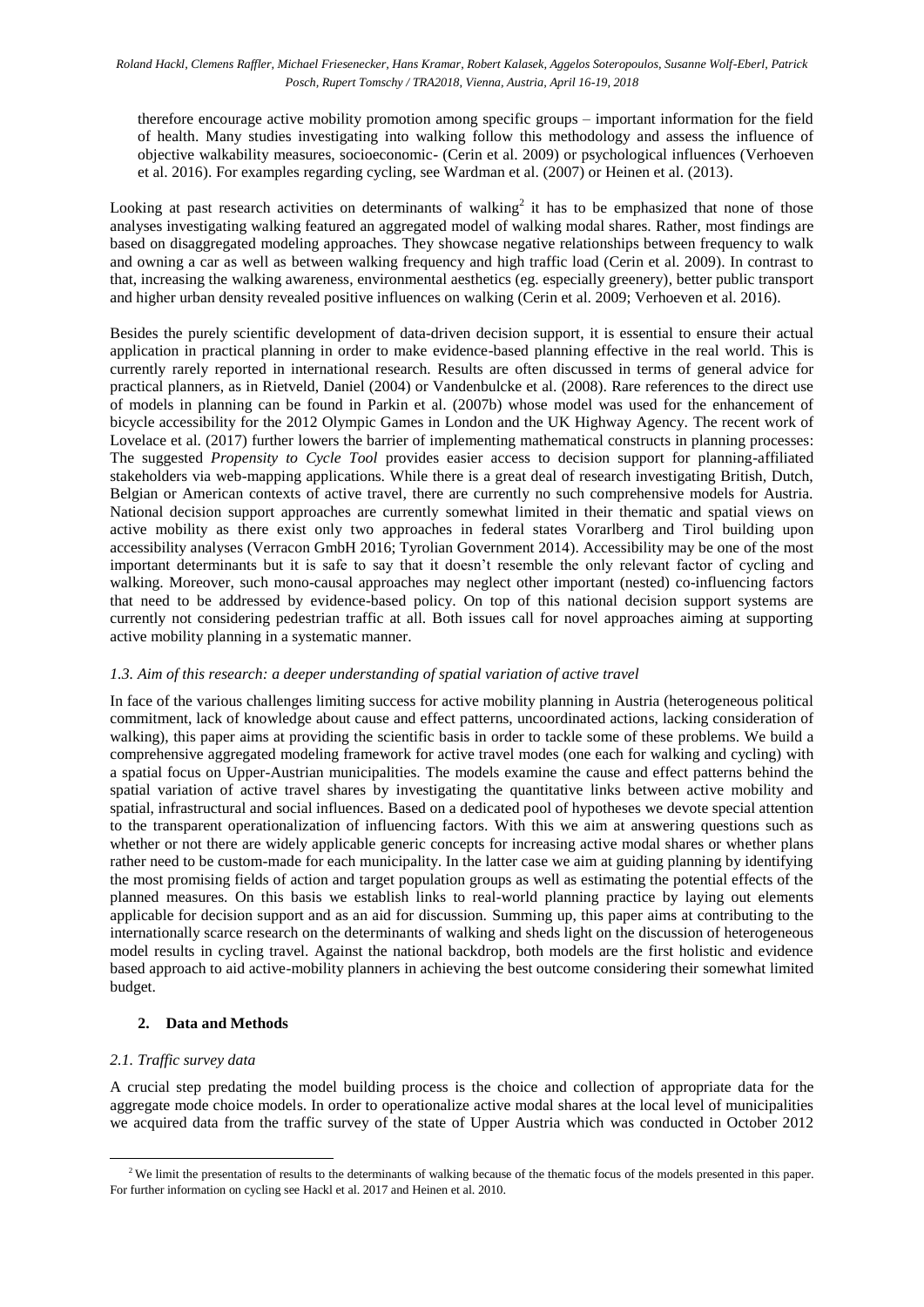(Government of Upper Austria 2014). Although this decision narrows the spatial focus of our research through the exclusion of the other eight federal states from the analysis, Upper Austria is one of the few states that feature nearly every element of the heterogeneous Austrian spatial structure (eg. alpine regions as well as rural forests, hills, urban and semi-urban zones) and provides a reasonable sample-size of municipalities. Also Upper Austria currently holds a unique position as it is the only Austrian federal state to provide complete data on modal shares on the municipality level.

Modal shares for a total N of 444 municipalities are based on person-specific trips (specified by mode and trip purpose): numbers of trips were projected and statistically weighted in order to correct for sample bias. Active mode shares were calculated as the respective proportions of walking and cycling trips and the total number of reported trips per municipality. In order to secure a sound 95% confidence interval of the modal shares, we excluded municipalities where the number of interviewed persons was less than 200. (see Table 1, filtered). Also, we used the unweighted number of reported trips to weight cases (municipalities) when calibrating the regression models so to give relatively more weight to more robust values in the outcome variable. Those actions do not harm the models' representativeness but rather remove modal share values based on a weak empirical foundation. Related issues pertaining to the confidence levels of the non-motorized modal shares impeded a further differentiation of the models in terms of trip-purposes. Though initially planned this would have asked for substantially larger sample sizes of the mobility survey and was therefore skipped. The descriptive statistics presented in table 1 show that Upper Austrian walking shares at the municipality level are considerably larger than cycling shares.

| mode    | model-type | N [municipalities] | mean $\lceil \% \rceil$ | min [%] | $max$ [%] | $SD$ [%] |
|---------|------------|--------------------|-------------------------|---------|-----------|----------|
| walking | unfiltered | 444                | 11.46                   | 0.71    | 32.48     | 4.8      |
|         | filtered   | 338                | 12.21                   | 3.32    | 32.48     | 4.83     |
| cycling | unfiltered | 444                | 3.55                    |         | 21.4      | 2.70     |
|         | filtered   | 338                | 3.88                    | 0.25    | 17.47     | 2.6      |

Table 1. Descriptives of the Upper-Austrian active mode shares by municipality (Hackl et al., 2017)

Walking and cycling shares range between 0.7% and 32% and 0% and 21%, respectively. They exhibit a substantial right skew resulting from a far from normal distribution<sup>3</sup>. Removing municipalities with less than  $200$ surveyed persons reduces N by 106 while slightly increasing the mean values for both modes. Also, some of the extreme values on the outer limits of the distribution have been excluded due to the filtering. Following the trend in the national travel survey, walking shares in Upper Austria are generally higher than cycling shares (no zeroshare municipalities, higher maximum and mean values) but feature a similar statistical distribution.

# *2.2. Additional data sources*

 $\overline{a}$ 

Alongside these traffic data, numerous additional data sources have been tapped including the thriving Austrian OpenData Initiative (data.gv.at) which was used to describe local spatial, infrastructural and socioeconomic properties and hence to form model covariates.

Datasets were obtained in different formats, featuring tabular statistical data as well as geographical information. An important data source for infrastructural and accessibility information was the national Graph-Integration-Platform (GIP) which provides an open-data multimodal street-graph covering all Austrian states. Although it features a sophisticated data-structure that is capable of describing infrastructural details for pedestrians and cyclists, it was necessary to enrich the data basis by adding infrastructural information sourced from OpenStreetMap. Further description of the spatial attributes of Upper Austria were obtained with the help of an open-data digital elevation model (10m resolution), a 250m population density raster from the Austrian bureau of statistics (statistik.at) and different points of interests from the proprietary HEROLD address database (schools, supermarkets, pharmacies, etc.). Weather and climate-related information was sourced from ZAMG (Zentralanstalt für Meteorologie und Geodynamik). In addition, numerous other open-data sources from the state of Upper Austria were tapped to model different influences such as road safety (based on traffic accident statistics), land use and greenery, etc. Socioeconomic data was obtained from national census (statistik.at) and was extended through data on social milieus from INTEGRAL Markt- und Meinungsforschung (Sinus-Milieus®) which resemble municipal shares of 10 different milieus. A slight limitation in using the census and other non-spatial open data was caused by the different survey dates of the datasets: This resulted in four mismatching administrative areas due to some merges and partitions in the Upper Austrian municipal structure. However, those issues were solved by aggregating and disaggregating the respective municipal values using common reference variables such as population size, age structure, municipal area, etc.

<sup>&</sup>lt;sup>3</sup> The mean modal shares among Upper Austrian municipalities should not be mixed up with the overall Upper Austrian shares which amount to 14.6% for walking and 5.1% for cycling, respectively.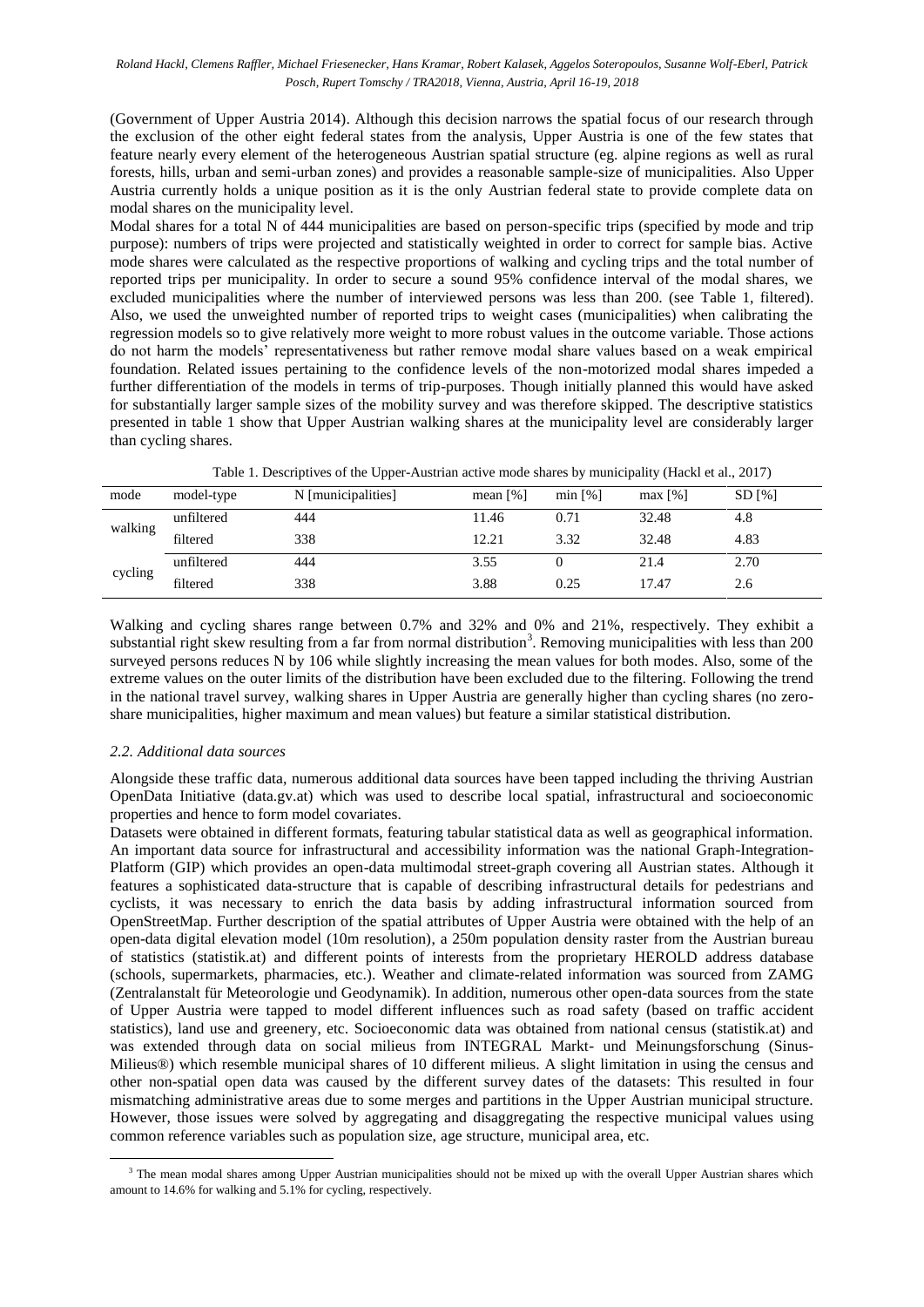## *2.3. Methods*

Our research approach was guided by structuring the model building procedure in four major steps (see fig. 2). Driven by literature, we first (1) specified three groups of influences that are known to have an effect on nonmotorized modal choice: *spatial, environmental and climate, infrastructural and demographic/socioeconomic (including commitment of the communal decision-makers)* influences, hence to manage and structure a potentially vast amount of covariates. In a second step (2), we formulated hypotheses on the expected impact direction and strength of theoretical indicators that could be assigned to one of the three factor groups. The third working step (3) was focused on the operationalization (data acquisition, geospatial and mathematical modelling, econometric techniques) of the variables that built upon the data sources in the previous section. Figure 2 lists the main highlights of the third working steps output variables. The fourth and last step of analysis (4) constituted the statistical inference process and the formulation of multivariate regression models to predict nonmotorized modal shares as the outcome variable on the municipality scale.

The following section gives a brief overview by determinant category over the 700+ variables that were gathered and computed in the course of this research. We will describe variables listed in figure 2 in more detail as those were built devoting advanced methodological attention in ways not yet presented by international research on active mode share modeling. The main tools that were applied in the variable-forming process include GIS (ArcGIS, QGIS and PostGIS) as well as the statistical software package SPSS for the data management, processing, testing and inferencing model formulations.



Fig. 2 Overview of workflow (Hackl et al., 2017; extended)

### *Spatial and environmental determinants:*

When looking at the variable configurations of existing research, spatial and environmental determinants have always been a core element when investigating active mode choice. This group of factors includes determinants that can be characterized as slow-changing factors: settlement structure and various 'static' environmental characteristics that cannot directly be influence by planners (relief, climate). Secondly, a broad set of accessibility indicators resembling determinants that can be (directly or indirectly) influenced by planning decisions:

(1) The calculation concept for the accessibility covariates follows an extended version of the *density-based intra-zonal and external distance estimation* approach by Kordi et al. (2012): Local/regional walking, cycling and driving distances and times from the cells of a 250m population density grid to different categories of trip destinations (e.g. health services, social infrastructure, shopping) were computed using network analysis. In order to obtain a single aggregated accessibility value per municipality we used the population of the origin raster for the calculation of a weighted mean of all possible route configurations in a municipality. The population density raster provides the necessary information for the calculation of a so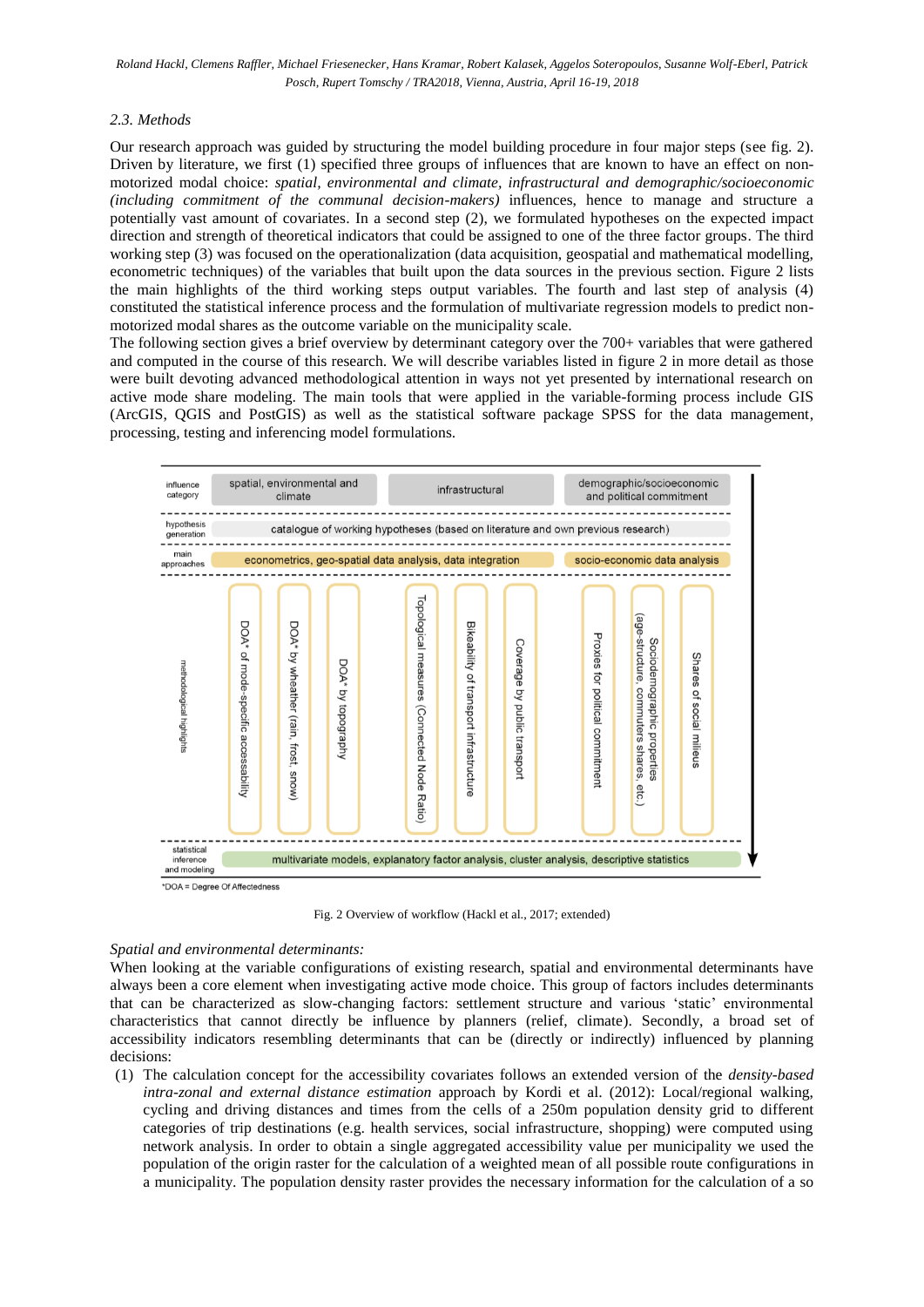called degree of affectedness (DOA) of municipal population by mode specific accessibilities (see fig. 2) and was also utilized for other environmental variables.

- (2) The second focus of the accessibility analysis was the reflection of *mode specific characteristics of accessibility*. Our approach integrates attributes from different data sources (number of lanes, lane-speed, cycling-infrastructure from GIP and OSM, etc.). To further reflect realistic impedance for both active modes in an alpine country like Austria, we considered street-slopes according to a 10m digital elevation model that was geographically matched to the street network. We calculated the arithmetic ratios between non-motorized travel time and its motorized pendant in order to realistically capture the rationale behind travel-time acceptance for motorized households. Access to public transport was operationalized by calculating the mean *distances to stations* by using raster based cost-path analysis. This type of routing algorithm works with traversable raster surfaces rather than road graphs. The choice for this approach was specifically related to the fact that a traversable raster surface is more suitable to model the walking or biking accessibility to public transport: They better reflect the nature of a pedestrian's pathfinding to stations as they allow more direct routing than a graph-based approach (Graser 2015).
- (3) Weights were attached to the trip-destinations of routes in order to take into account the *relative importance* of a destination (eg. visiting frequencies for pharmacies, schools, grocery stores, supermarkets, etc.) and size of their target groups. This was accomplished by adding a literature-based list of demand factors and empirical findings on target groups.
- (4) Approaches related to above step (1) of the accessibility analysis were applied for the operationalization of environmental variables. Examples are determinants that reflect climate (e.g. number of snow cover days, frost, etc.) or topography as a *DOA* of local population. Although topography is mostly considered as a negative impedance in active travel – especially in cycling (Raffler et al. 2016) – it can also be interpreted as scenically valuable. We therefore included measures by applying state-of-the-art slope- and ruggednessindex analysis through the use of GDAL algorithms.

## *Infrastructural determinants:*

Determinants reflecting infrastructural conditions play a crucial role in this research, as they can be directly addressed by planning actions and local/regional development plans. We calculated measures describing the local topology of the road network following the approach of Tresidder (2005): Those are represented by municipal *Intersection Density* (arithmetic ratio between connecting nodes and the total municipal network length/settlement area) as well as the *Connected Node Ratio* (arithmetic ratio between the number of connecting nodes and all network-nodes in a municipality). Those variables describe the permeability of the municipal road network as these can influence the enjoyment and comfort of local active trips through more direct routes. Walkability and bikeability reflects mode-specific time advantages as well as the convenience and scenic quality of cycling routes. In order to operationalize these features we included the density of cycle tracks, the share of traffic-calmed streets or the density of traffic accident hotspots at the road graph level. This was particularly challenging as the data sources GIP and OSM comprised unstable and incomplete information on cycling and walking infrastructure at the time of the data acquisition. .

## *Demographic and socioeconomic factors and political commitment:*

This group of covariates aims at characterizing the social dimension of local premises for active travel pertaining both to population and decision-makers. Demographic and socioeconomic factors have frequently been a major point of discussion in the context of research on non-motorized traffic (Goodman, 2012; Heinen et al, 2010). We extracted several variables from census-based surveys which include aggregate measures on demographic structures, household structure (e.g. mean household size), age groups, education, car ownership or purchase power per person/household through the application of socio-economic data analysis. A more sophisticated view on local mind sets was provided by variables on social milieus (local shares of Sinus-milieu groups) that cluster population according to lifestyles and attitudes (milieus include conservatives, hedonists, or performers, etc.). Further methodological emphasis was devoted to the operationalization of local political commitment to support active modes. For a comprehensive overview on the related variables see Hackl et al. (2017).

## *Regression model*

We derived multivariate regression models aiming at identifying the relative importance of the determinants on the spatial variation of both active-travel modes at the scale of Upper Austrian municipalities. The outcome variable (share of walking/cycling trips in all trips in a municipality) and the regression coefficients comprise the matrix of the municipalities' characteristics in the independent variables or covariates. The final set of independent variables was derived iteratively from a pool of 700+ candidate variables adopting a hierarchical scheme of model selection and a set of complementary tests and procedures. As sample size is relatively small (338 municipalities after applying the filter) the possible number of predictor variables is somewhat limited. However, with up to 17 variables in the pedestrian model and up to 23 predictor variables in the bicycle model,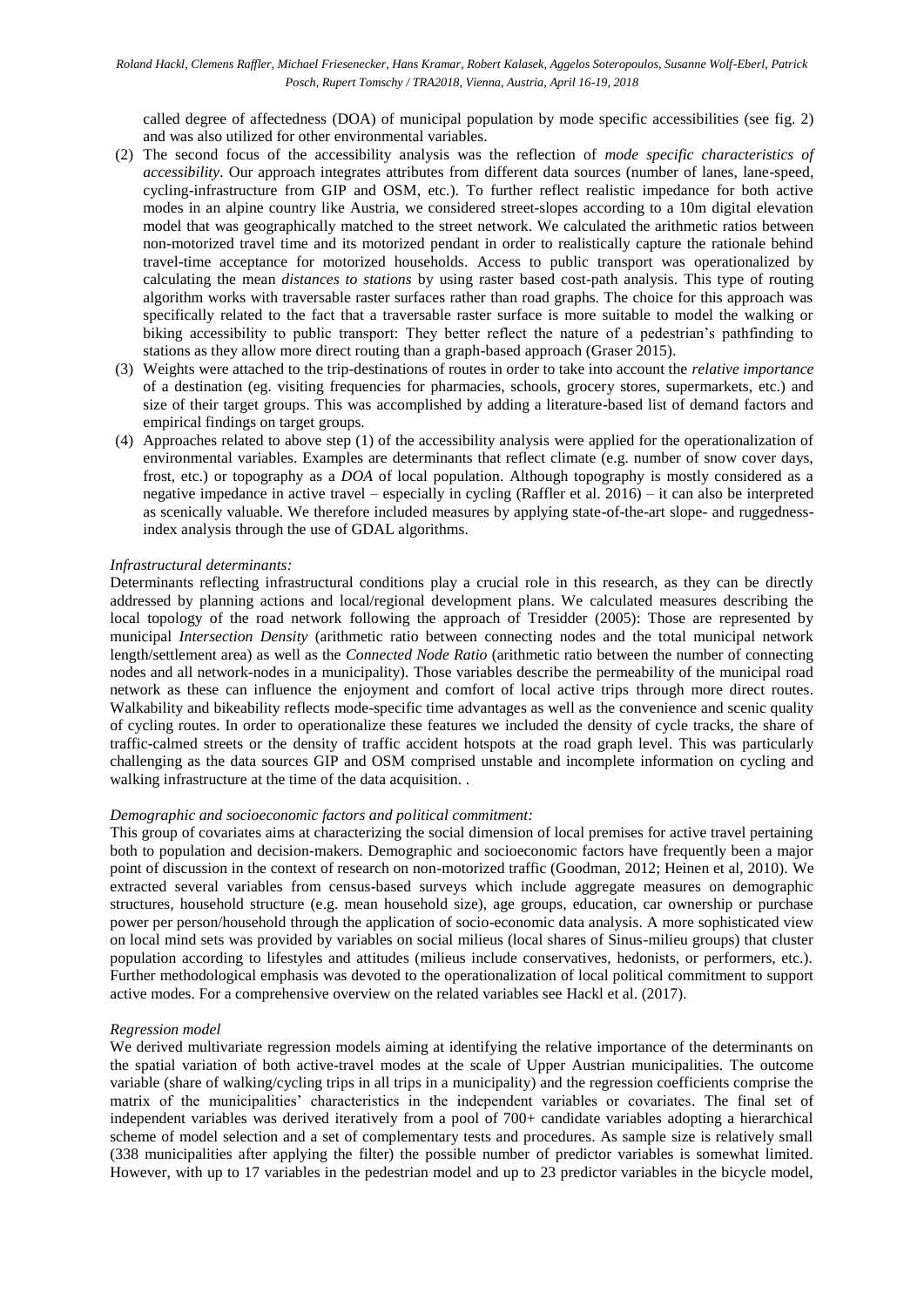the upper value following Green (1991) in minimum sample size is 234, which is well exceeded. As a guiding principle we were aiming at combining several individual variables to form combined indicators (at the time being this is the case for composite accessibility or landscape scenic quality variables) wherever feasible in order to reduce the number of covariates while increasing their explanatory power. Starting off by testing the inclusion of a basic set determinants (largely based on previous research) which were force-entered into the regression model we continued to include thematic sets of additional variables in stepwise modes (both backward and forward) in order to check for incremental improvements by adding new predictors to the equation. Each step was checked in terms of theoretical plausibility and accompanied by applying statistical tests (e.g. checking for multicollinearity or suppressor effects) so not to leave crucial modelling decisions to purely statistical criteria or let them be unduly influenced by random sampling variation. For each model variant we tested for autocorrelation (independent errors) and heteroscedasticity – both tests signalized their absence.

#### **3. Results**

 $\overline{a}$ 

Table 2 shows the main statistical results from the current pedestrian model<sup>4</sup>. Overall, the model explains  $77,5\%$ of the variance in pedestrian shares among Upper Austrian communities. The outcome variable is the pedestrian modal split in Upper Austrian municipalities. The determinant variables are labelled according to their respective factor group (see 2.2) by prefixes ENV, INF or POP, respectively. It shall be noted that while from a planner's viewpoint the focus is clearly on variables that can actually be influenced by planning actions (e.g. relating to infrastructure, behaviour, awareness) it is nonetheless crucial to include other variables in order to cover all relevant determinants as comprehensive as possible and to control for the respective effects while explaining the corresponding variance proportions in the regression outcome variable. Omitting these controlling covariates one would run the risk of falsely attributing non-related parts of variance in *y* to planning-relevant variables while they are in fact due to other factors (potentially non-controllable by planners such as weather or topology). In order to duly compare the effects of individual determinants on pedestrian shares one should consult column  $\beta$ containing the standardized coefficients. The large positive value for the composite variable on walking accessibility to various POIs confirms the hypothesis that compact settlement structures and relative proximity to basic amenities is a key requisite for walking (ENV\_composite\_acc\_pot\_walking). This is also partly reflected by the effect of 'INF share urban environment' expressing the share of land use category 'urban' along the municipal road network indicating that urban environments are in general more pedestrian-friendly. In a similar vein the share of out-commuters in the local workforce exhibits a negative effect of walking shares. The positive sign of the climate variable 'ENV no snow cover days' indicates a potential swap of modal choice during the snowy season as the same variable shows a negative sign in the cycling model. A part of regular cyclists is switching to walking mode in case weather conditions appear unsafe or discomforting for cycling. With respect to policy relevant factors the weighted (according to type of PT) distance to public transport access points is an important predictor suggesting that the availability of adequate public transport is encouraging walking when controlling for other relevant factors.

| Variable                      | B           | ß                        | t-statistic | Sig.  | correlation with y |
|-------------------------------|-------------|--------------------------|-------------|-------|--------------------|
| Constant                      | $-0.338$    | $\overline{\phantom{a}}$ | $-248.841$  | 0.000 | $\overline{a}$     |
| ENV_composite_acc_pot_walking | 0.0022      | 0.594                    | 316.332     | 0.000 | 0.730              |
| ENV no snow cover days        | 0.0008      | 0.272                    | 308.277     | 0.000 | 0.032              |
| ENV_landscape_scenic_score    | 0.0089      | 0.054                    | 72.098      | 0.000 | 0.177              |
| INF distance PT weighted      | $-2.02E-05$ | $-0.127$                 | $-172.589$  | 0.000 | $-0.210$           |
| INF share connected nodes     | 2.5619      | 0.066                    | 55.570      | 0.000 | 0.523              |
| INF share urban environment   | 0.0758      | 0.313                    | 181.514     | 0.000 | 0.680              |
| INF relative prob accidents   | $-0.2328$   | $-0.008$                 | $-11.471$   | 0.000 | 0.016              |
| POP no klimaaktiv pop         | 0.0082      | 0.082                    | 124.273     | 0.000 | 0.108              |
| POP share pop o 65y           | 0.0016      | 0.072                    | 49.474      | 0.000 | 0.490              |
| POP share pop $u_{15}$        | 0.0028      | 0.076                    | 72.223      | 0.000 | $-0.398$           |
| POP share educ university lyl | $-0.0012$   | $-0.085$                 | $-44.637$   | 0.000 | 0.379              |
| POP_dummy_klimabuendnis       | 0.0037      | 0.027                    | 37.668      | 0.000 | 0.256              |
| POP_part_time_rate_men        | 0.0017      | 0.080                    | 105.880     | 0.000 | 0.305              |
|                               |             |                          |             |       |                    |

Table 2. Pedestrian model coefficients, standardized coefficients, t-statistic, significance and correlation with pedestrian share (\*\*p<.001, \*p<.005)

<sup>4</sup> Our research comprises models for both walking and cycling; See Hackl et al. 2017 for a presentation of the cycling model results.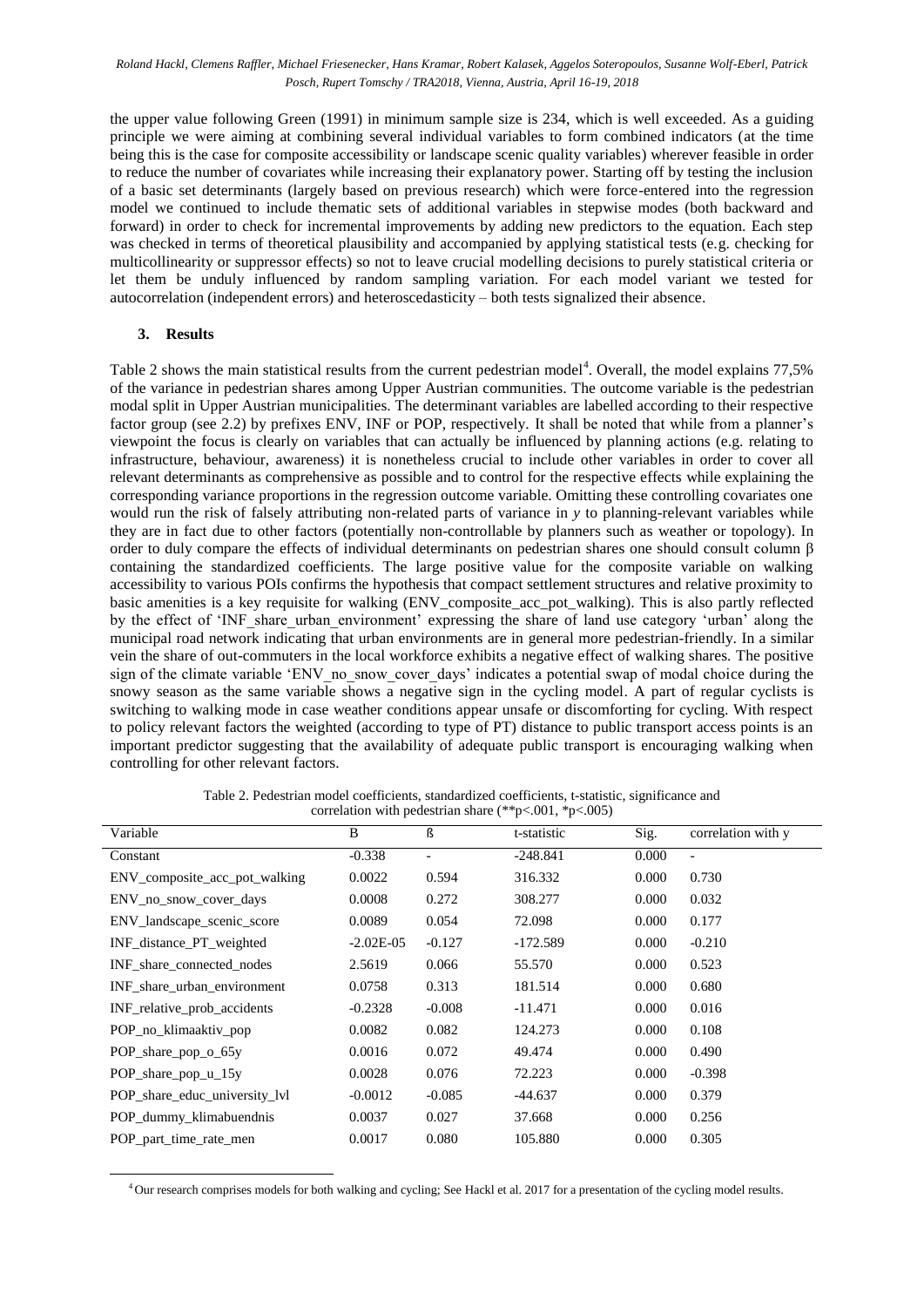*Roland Hackl, Clemens Raffler, Michael Friesenecker, Hans Kramar, Robert Kalasek, Aggelos Soteropoulos, Susanne Wolf-Eberl, Patrick Posch, Rupert Tomschy / TRA2018, Vienna, Austria, April 16-19, 2018*

| POP share milieu adaptive pragmatic | 0.0047    | 0.212    | 169.723   | 0.000 | $-0.411$ |
|-------------------------------------|-----------|----------|-----------|-------|----------|
| POP_share_milieu_post_material      | 0.0114    | 0.421    | 234.423   | 0.000 | 0.279    |
| POP share milieu traditional        | 0.0043    | 0.261    | 138.970   | 0.000 | $-0.269$ |
| POP share out-commute               | $-0.0005$ | $-0.124$ | $-89.936$ | 0.000 | $-0.609$ |
| R                                   | 0.880     |          |           |       |          |
| $R^2$                               | 0.775     |          |           |       |          |
| $R^2_{\text{adi}}$                  | 0.775     |          |           |       |          |

With respect to population and political commitment it can be concluded that certain features of the local population (such as relatively high shares of both older and young people; 'POP\_share\_pop\_o\_65y' and 'POP\_share\_pop\_u\_15y') as well as relative high shares of specific social milieus (adaptive pragmatic, postmaterialistic or traditional) contribute to walking. In general terms milieu variables tend to have a substantial explanatory power for walking shares. To a slightly lesser degree the same is true for the proxy variables reflecting political commitment at the municipal level ('POP no klimaaktiv pop', reflecting political commitment at the municipal level ('POP\_no\_klimaaktiv\_pop', 'POP\_dummy\_klimabuendnis'). Finally, the relative probability of accidents and the share of third-level education in the local population have negative effects on walking shares while a high share of part-time employment among the male workforce is positively impacting walking shares. Those findings are in line with theoretical considerations (in particular when controlling for social milieus). Note that some variables show a reversed sign in the regression model compared to the direct (zero-order) correlation with the outcome variable. While this could be a potential causer for concern, it can be made plausible by considering that the inclusion of other predictors controls for several effects that are confounded in a zero-order correlation but split across dedicated covariates once they are included in the model. To quote an example, the share of tertiary-level education among the local population has a positive zero-order correlation with walking shares. However, once we control for attitudinal features through the inclusion of social milieu variables ('POP\_share\_milieu', etc.) the impact of high education levels on walking shares reverses. By contrast, *traditional* milieu shares are overrepresented in settlement structures typically associated with low cycling shares (suburban regions, regions with agricultural land use, etc.). Once some of these effects are controlled for (through the inclusion of composite accessibility variables), the model results show that – other things being equal – attracting *traditional* population will actually help increasing the local pedestrian share.

Our aggregated model results are mostly in line with previous research (see section 1.2): The variables 'ENV\_composite\_acc\_pot\_walking', 'INF\_share\_urban\_environment' were operationalized similarly to Cerin et al. (2009) and Verhoeven et al. (2016) and confirm positive influences on walking shares. This is also true measures describing public transport service level: Lower distances to public transport stations ('INF\_distance\_PT\_weighted') reflecting a better supply with public transport which in turn triggers more walking activities. This was also found by Cerin et al. (2009). However, the results of the aforementioned study on higher educational levels being an active mobility driver could not be replicated immediately in our aggregated model (note the negative β-value for 'POP\_share\_educ\_university\_lvl'). A reason for this could be the inclusion of several variables on educational level and social status (eg. variables on social milieu shares). Hence educational level is implicitly and partially controlled for by those variables.

## *Decision support and measure simulation*

Our research is guided by aiming at outcomes that can actually be implemented in planning processes and agenda setting. Thus we need to come up with approaches dedicated to translating raw statistical model results into planning practice. As a first component of a decision support system for the Upper Austrian federal state government we developed 'active travel potential maps' such as presented in figure 3 for pedestrian traffic. Methodologically these maps are based on analysing the model residuals produced by the above aggregate models. As not the whole variance in modal shares could be accounted for in the models (and hence by the covariates included therein) there are model residuals: a positive residual indicates that the subject municipality has a higher modal share than could be expected given the local premises (environmental, infrastructural, social & attitudinal, etc.). Reversely, a negative residual can be found in areas that could potentially achieve higher active modal shares if they made best use of the local conditions. Put differently, they underachieve when it comes to active mobility. As a planning tool the maps are currently being used as a means to support strategic decisions related to the extension of the Upper Austrian cycling promotion programme fahrradberatung.at.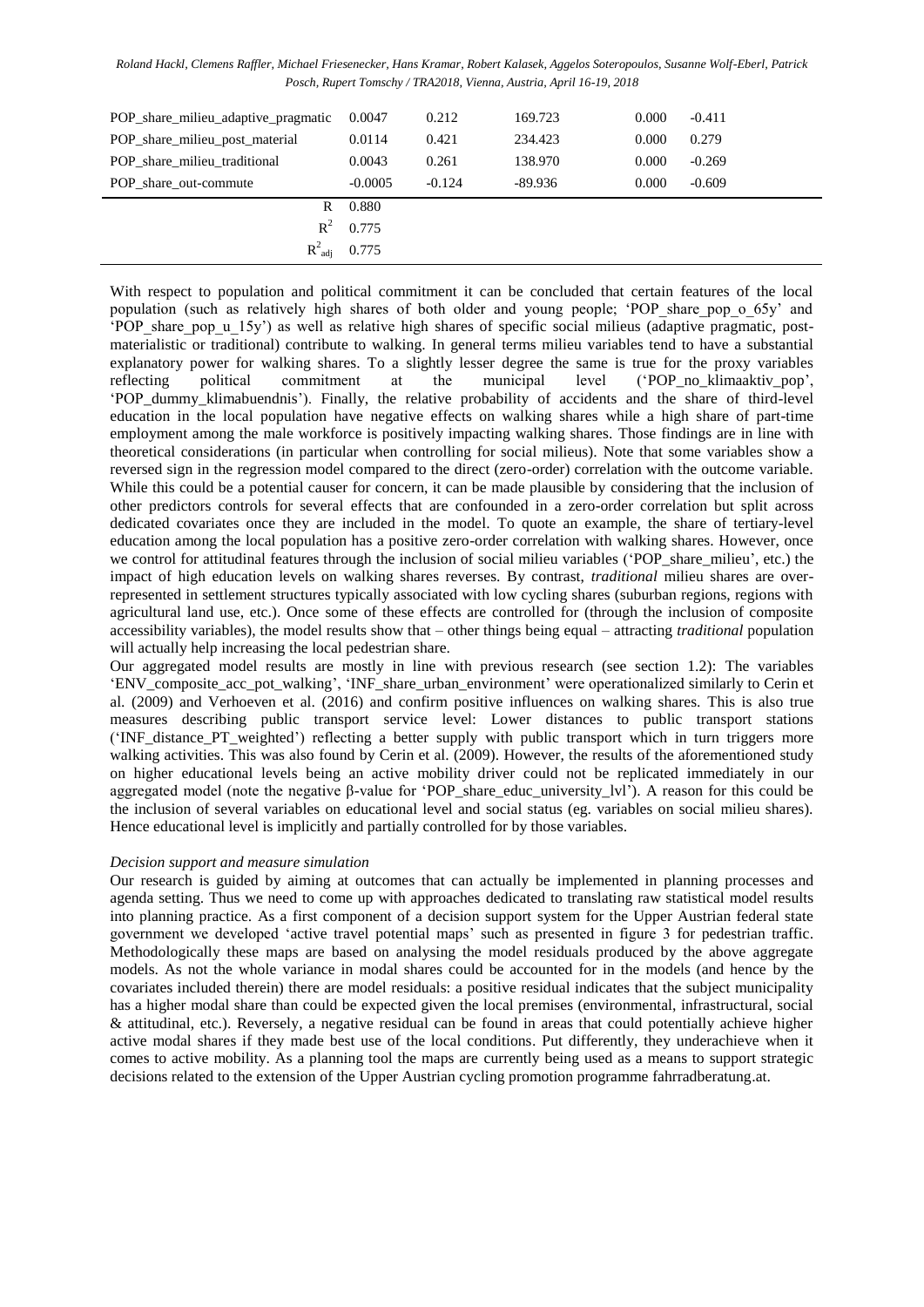

Fig. 3 Map of walking-model residuals and their statistical and spatial distribution Negative residuals = large unused walking-potential | Positive residuals = best use of local walking conditions

From a planning perspective the areas displayed in red mark target municipalities that are likely to produce the highest return on investment in terms of pedestrian modal shares while municipalities displayed in blue mark target regions with a potential to balance out Upper Austrian disparities in walking shares (however, at the price of reduced incremental return of investment). A second element of supporting decisions in active travel planning comprises the simulation of potential measures in terms of their expected impact on pedestrian or cycling modal shares prior to their implementation. This can support planning, e.g. by prioritizing potential measures subject to their impact or target achievement. Measure simulation is facilitated by using the above models, adequately interpreting coefficients and entering modified values (according to the planning measure to be assessed) into the model equations. It should be noted however, that the measurement scale and dimensionality of the covariates as well as whether or not they are composite variables largely determine the way model coefficients need to be interpreted in this context. Single variables measured on a metric percentage scale are most straightforward in terms of interpretation whereas composite variables or non-dimensional measurement scales require some preparatory work when simulating planning actions. To quote an example, increasing the share of postmaterialists in the local population (e.g. by specifically attracting respective households through housing schemes, city marketing, etc.) by 10% will increase the pedestrian modal split by 1,1% (while other things are kept equal). By contrast, the composite walking accessibility variable coefficient can be generally interpreted as increasing walking accessibility to relevant destinations will boost walking modal shares. However, since the measurement scale is non-dimensional the exact impact simulation of improving accessibility needs to be based on a re-calculation of the respective indicators after changing the path network and / or its attributes reflecting the respective measures in the GIS model.

## **4. Conclusions and outlook**

At this stage our work has demonstrated that aggregated statistical models for active travel modes are methodologically feasible and that data-driven methods can actually be used to support planning and agenda setting. First results prove that a considerable proportion of the observed variation in walking and cycling modal shares can be explained by multivariate regression models including on a comprehensive set of covariates. The added value of our research lies in providing a systematic approach to model active mode shares on a municipal level in Austria laying the foundations for evidence-based decision making in the walking and cycling domain. Our current model framework is capable of simulating the modals-shift effects of various policy-relevant and planning-relevant variables at local and regional levels.

That being said, we are aware of the considerable research tasks that lie ahead and should help overcoming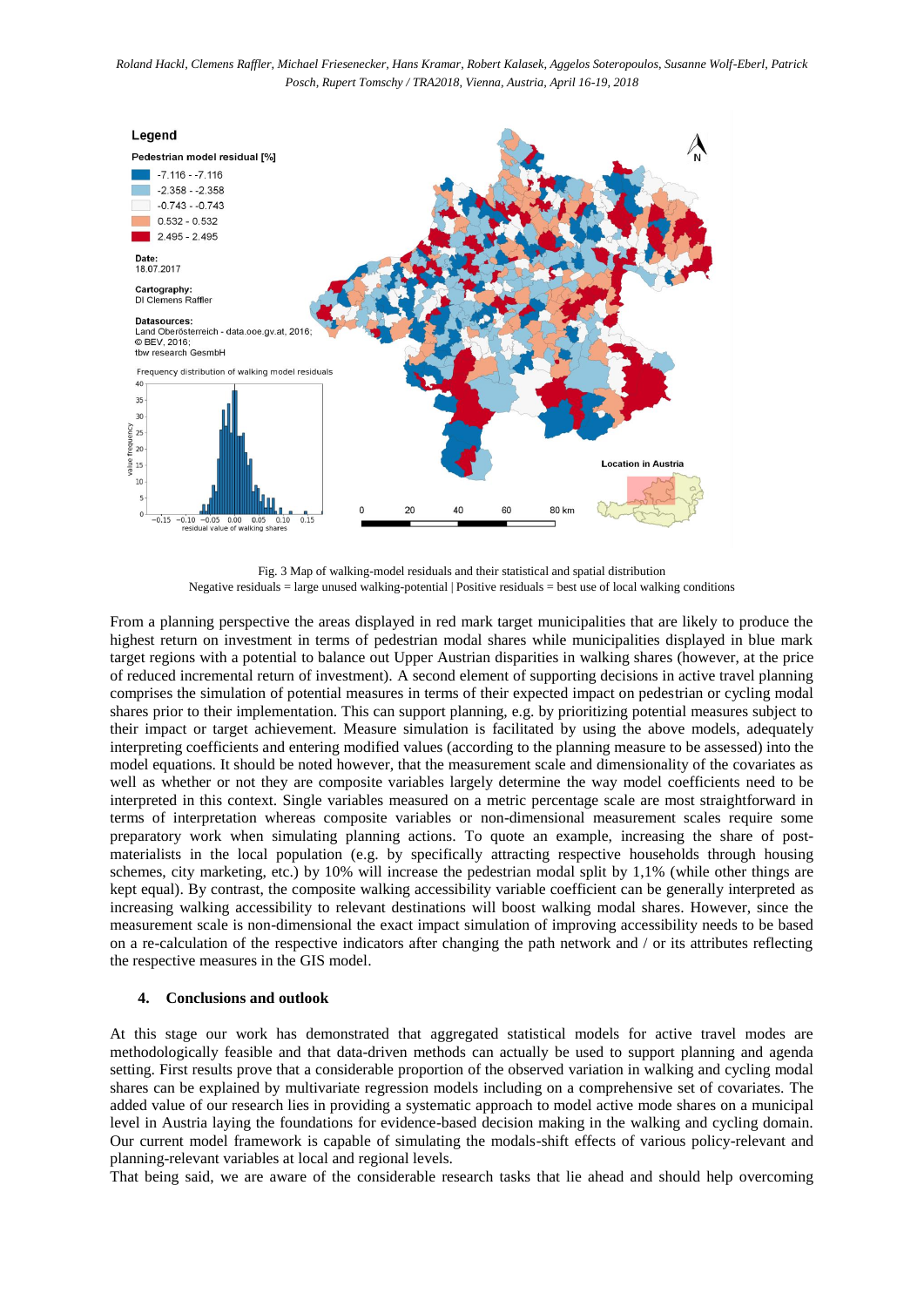limitations of this study. Aiming at making our approach highly relevant for practical planning, widening its scope of application and improving the reliability of the model results, future research threads include both methodological aspects and the development of implementation tools. We aim at including additional predictor variables by forming composite variables or factors. This is done in order to enhance the models predictive power despite the limited number of predictors that is bound to the models sample size. Despite the large number of potential predictor variables and their respective variants having been calculated, the presented approach is limited in terms of considering non-linearity in effect magnitudes. Also related location-specific saturation effects describing system boundaries that are likely to limit active modal shares above specific levels are not yet considered by the models. Therefore the research goal lies in including non-linearity and saturation effects as well as in adding data on infrastructural qualities that were unavailable at the time of building the models. Broadening the statistical basis by re-calibrating the model with data from other regions, both national and international (facilitated by a dedicated data interoperability concept) is regarded key in terms of making the model results even more generalizable and robust as the results are currently limited to the calibration with Upper Austrian local modal shares. In terms of transferring model results into planning practice, the current approach requires the possibility of simple application by planning practitioners. We therefore aim at developing a set of tools including an expert system in order to make our approach workable for external experts in the planning domain. This includes various interfaces for planning-relevant model input data as well as coherent ways of presenting model outputs to the target groups.

#### **Acknowledgements**

This research was conducted in the framework of the *ACTIV8!* Project ('Aktive Mobilität effizient fördern') cofinanced under the *Mobilität der Zukunft* programme, 'Personenmobilität innovativ gestalten, Verkehrsinfrastruktur gemeinsam entwickeln' ( $4<sup>th</sup>$  call). The authors are also grateful to the Office of the State Government of Upper Austria, in particular to the Cycling Officer at the Department of the Overall Traffic Planning and Public Transport, Christian Hummer for providing good advice and hard-to-find datasets. In addition we would like to thank the promoters of *Radgipfel 2016, 2017*, *Radvernetzungstreffen*, *AG Radbeauftragte* and *REAL CORP Conference 2017*. Finally we thank Martin Eder (*BMLFUW*), Holger Heinfellner (*Umweltbundesamt*) and Michael Bürger (*Klimabündnis Tirol*) for event invitations.

### **5. References**

Aoun, Alisar; Bjorndstad, Julie; DuBose, Brooke; et al. (2015): Bicycle and Pedestrian Forecasting. State of the Practice. Edited by Federal Highway Administration. edestrian and Bicycle Information Center. Chapel Hill.

Banister, David (2008): The sustainable mobility paradigm. In Transport Policy 15 (2), pp. 73–80. DOI: 10.1016/j.tranpol.2007.10.005.

BMLFUW (2011): Masterplan Radfahren. Umsetzungserfolge und neue Schwerpunkte 2011 - 2015. Vienna.

BMLFUW (2015a): Masterplan Gehen. Strategie zur Förderung des FussgängerInnenverkehrs in Österreich. Wien.

BMLFUW (2015b): Masterplan Radfahren 2015 - 2025. Wien.

BMVIT (2016): Österreich unterwegs 2013/2014. Ergebnisbericht zur österreichweiten Mobilitätserhebung "Österreich unterwegs 2013/2014). BMVIT - Bundesministerium für Verkehr, Innovation und Technologie. Vienna.

Buchwald, Konrad; et al. (Eds.) (1993): Umweltschutz - Grundlagen und Praxis. Bonn: Economica Verl.

Carinthian government (2016): Mobilitäts Masterplan Kärnten 2035. Amt der Kärntner Landesregierung. Klagenfurt. Available online at https://www.ktn.gv.at/328812\_DE-Dokumente-Momak\_Abschlussbericht\_neu.pdf.

Cerin, Ester; Leslie, Eva; Owen, Neville (2009): Explaining socio-economic status differences in walking for transport. An ecological analysis of individual, social and environmental factors. In Social science & medicine (1982) 68 (6), pp. 1013–1020. DOI: 10.1016/j.socscimed.2009.01.008.

Cervero, Robert (2013): Transport Infrastructure and the Enviroment: Sustainable Mobility and Urbanism. In 2nd Planocosmo International Conference, pp. 1–20.

Davoudi, Simin (2006): Evidence-Based Planning. In disP - The Planning Review 42 (165), pp. 14–24. DOI: 10.1080/02513625.2006.10556951.

Faludi, Andreas (2006): Introducing Evidence-Based Planning. In disP - The Planning Review 42 (165), pp. 4–13. DOI: 10.1080/02513625.2006.10556950.

Government of Upper Austria (2014): Ergebnisse & Schlussfolgerungen der oberösterreichischen Verkehrserhebung. Government of Upper Austria. Linz. Available online at https://www.land-oberoesterreich.gv.at/Mediendateien/LK/PK\_LH-Stv.\_Hiesl\_\_LR\_Entholzer\_20.1.2014\_Internet.pdf, checked on 9/6/2017.

Graser, Anita (2015): Routing in polygon layers? Yes we can! Vienna. Available online at https://anitagraser.com/2015/04/17/routing-inpolygon-layers-yes-we-can/, checked on 9/7/2017.

Hackl, Roland; Raffler, Clemens; et al. (2017): Measuring political commitment in statistical models for evidence-based agenda setting in